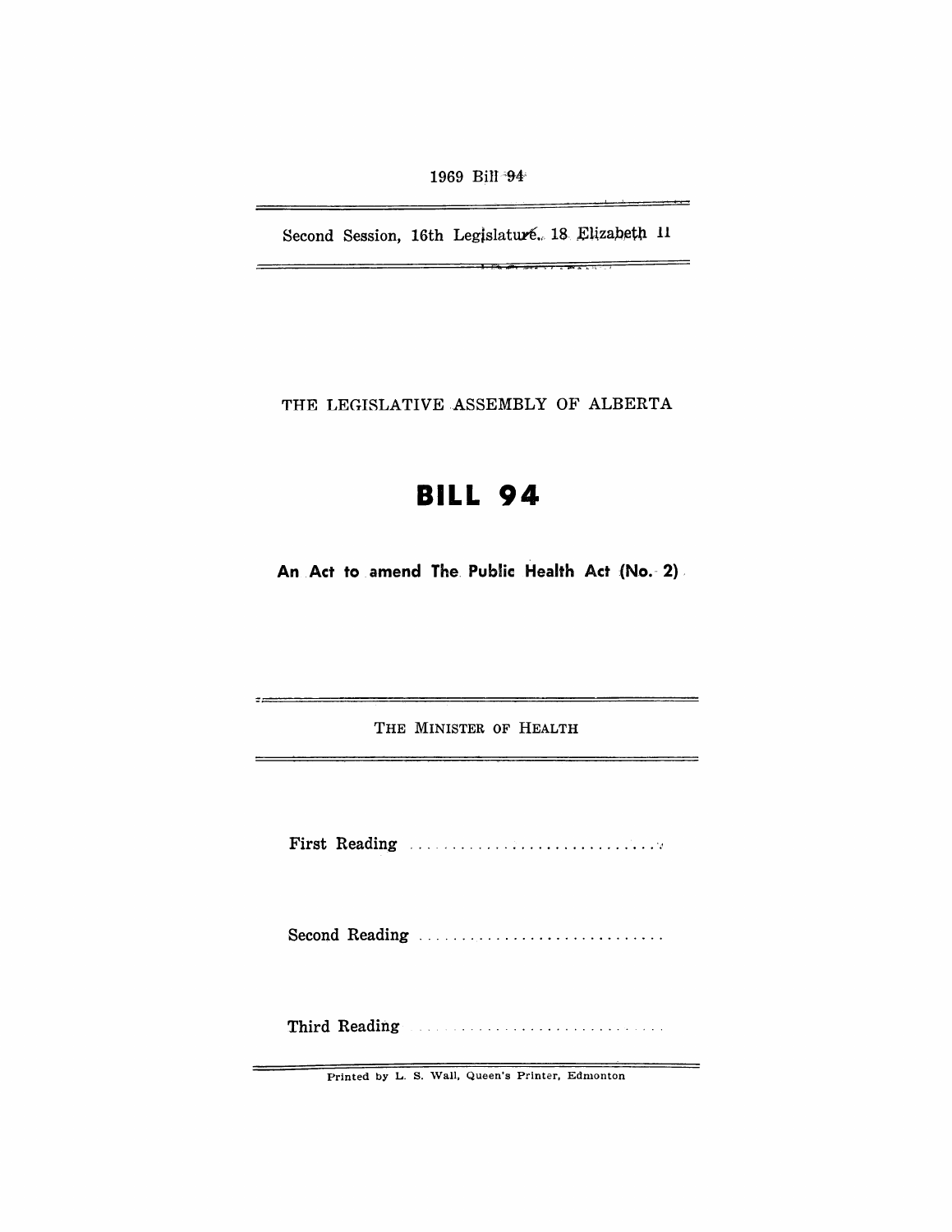## **BILL 94**

## 1969

An Act to amend The Public Health Act (No.2)

## *( Assented to* ,1969)

HER MAJESTY, by and with the advice and consent of the Legislative Assembly of the Province of Alberta, enacts as follows:

*1. The Public Health Act* is hereby amended.

**2.** Section 42 is amended by striking out subsection (5) and by substituting the following:

(5) In a prosecution under this section a certificate of a Provincial analyst stating that he has analyzed or examined a substance and stating the result of his analysis or examination shall be admitted in evidence as *prima facie*  proof of the matters so stated, without proof of the signature or official character of the person appearing to have signed the certificate.

**3.** The following section is added after section 42:

*42a.* (1) a peace officer may, without warrant,

- (a) search any person whom on reasonable and probable grounds he believes is committing an offence under section 42,
- (b) arrest any person whom he finds committing an offence under section 42, and
- (c) seize as evidence any article or substance that he suspects to be or to contain a hallucinogenic drug.

(2) Upon information on oath by a peace officer that he suspects or believes that a hallucinogenic drug is kept or had, in contravention of section 42, in any building, vehicle or premises, a justice by warrant under his hand may authorize and empower the peace officer or any persons named therein to enter and search the building, vehicle or premises and each part thereof, and for that purpose to break open any door, lock or fastening of the building, ve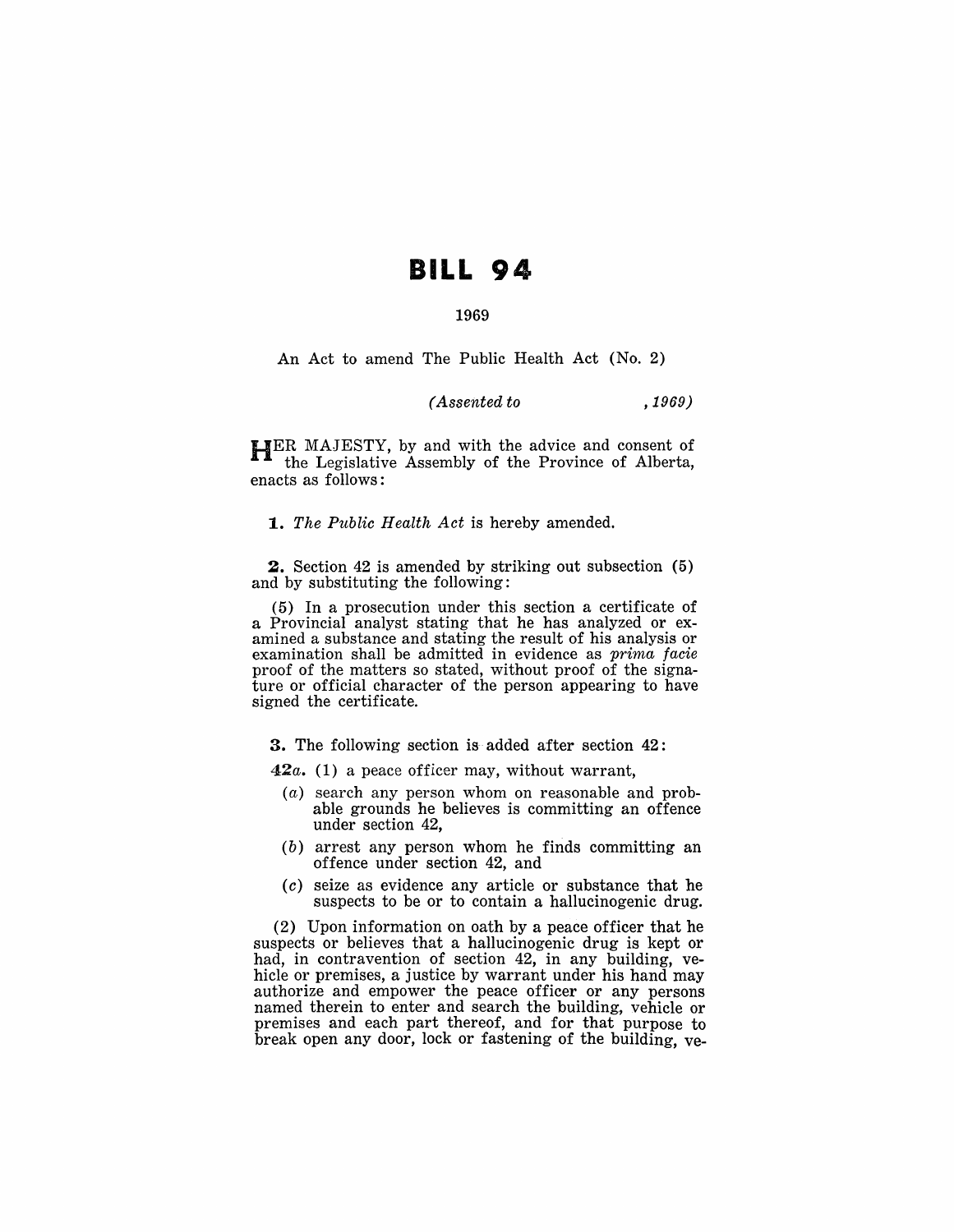**Explanatory Notes** 

**I.** This Bill amends chapter 255 of the Revised Statutes.

**2.** Section 42 which prohibits the use or possession of hallucinogenic drugs is amended to authorize use of analyst certificates in evidence. The present subsection (5) is re-enacted as part of section 42a-see the following clause. Section 42 (5) presently reads:

 $(5)$  A peace officer, without a warrant,

- (a) may arrest any person whom he finds committing an offence under this section, and
- (b) may seize as evidence any article or substance he suspects to be or to contain a hallucinogenic drug.

**3.** Section 42 (5) re-enacted and search authorization provisions added.